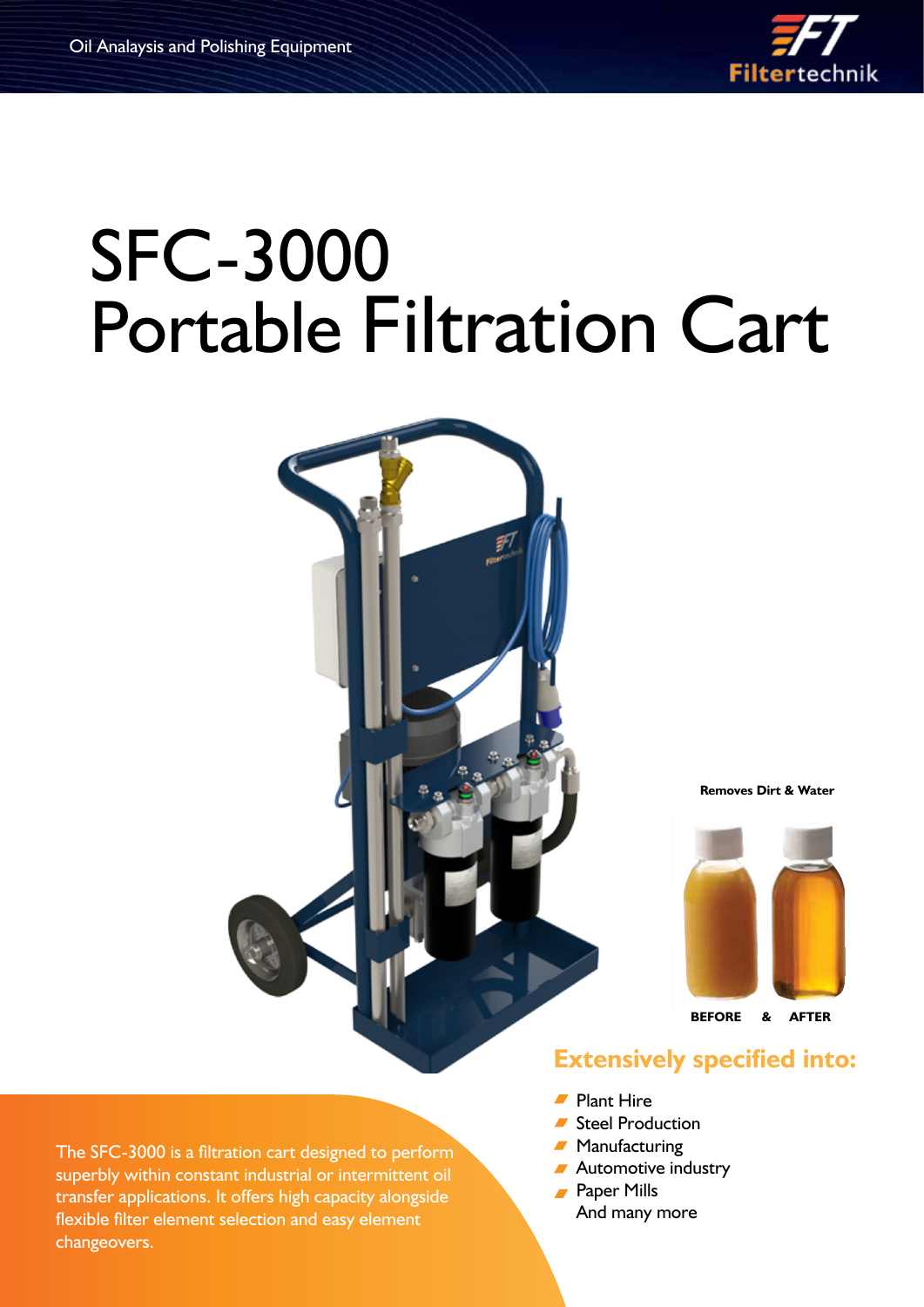

### **Introduction**

The SFC-3000 is a rugged filtration cart designed for constant industrial or intermittent oil transfer use, and more heavy duty than its entry-level counterpart the Sentry. With two housings fitted onto the unit, the SFC-3000 boasts not only a large dirt holding capacity but also the option of staged filtration. This staged process will reduce the frequency you need to change your elements. The dual-filter design also means that you can introduce a water removal element, giving the option to remove both solid and water contamination in a single pass.

## **Features**

- **Portable, perfect for mobile use**
- Powerful flow rate options of 18, 25 or 45 L/min
- $I$  Ideal for use with high viscosity oils
- Dual 9" or 14" filter housings for continuous filtration
- Rugged frame with integral drip tray
- All terrain castor wheels
- Uses standard 110 or 240 Vac mains electric
- **■** Off-line contamination control



# **Benefits**

#### Small footprint

- Easy to transport
- Low cost consumables available in a range of micron ratings
- Increased dirt holding capacity
- Staged filtration possibilities to reduce element change out
- Flexible filter element selection water removal options available
- Simple element changeover
- Perfect for replenishing systems with filtered oil and end of production line